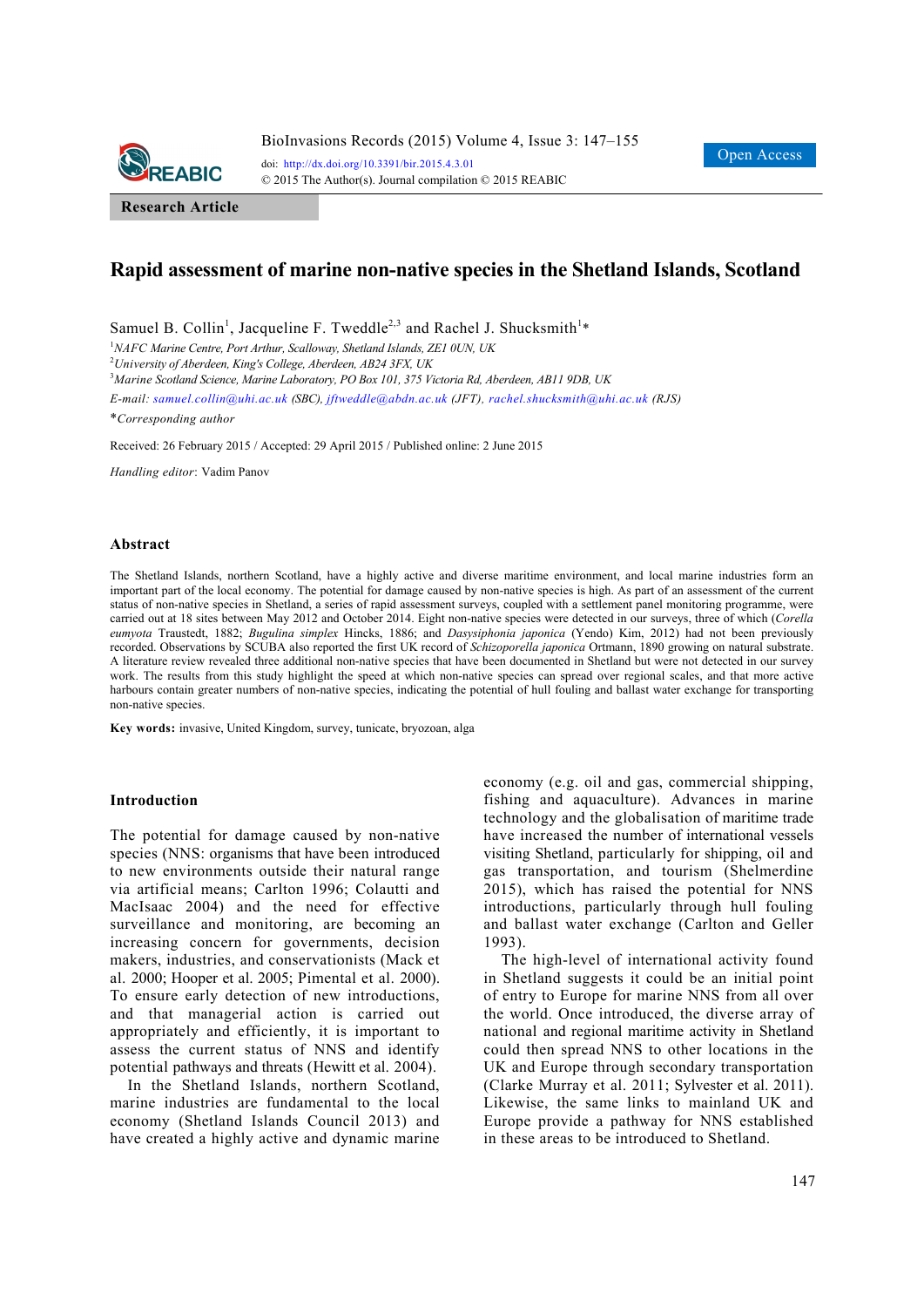

The potential for damage caused by NNS in Shetland is considerable. The economic threat posed to local marine industries, in particular to the local aquaculture industry (e.g. biofouling of mussel farms: Ramsay et al. 2008; Rius et al. 2011), is of concern. Additionally, the ecological threat to Shetland's nationally and internationally important (i.e. designated as Marine Protected Areas and Special Areas of Conservation) marine habitats and species (e.g. horse mussels, *Modiolus* 

*modiolus* Linnaeus, 1758 and eelgrass *Zostera marina* Linnaeus, 1753), due to competition (Byers 2000), predation (Grosholtz et al. 2000), and altering the physical structure of native habitats (Gribben 2013), also creates cause for concern.

To ensure potential threats are detected early on, and management action is implemented rapidly, regular surveying and monitoring of high-risk sites (i.e., most likely sites of introduction) is required. As part of the Shetland Island's Marine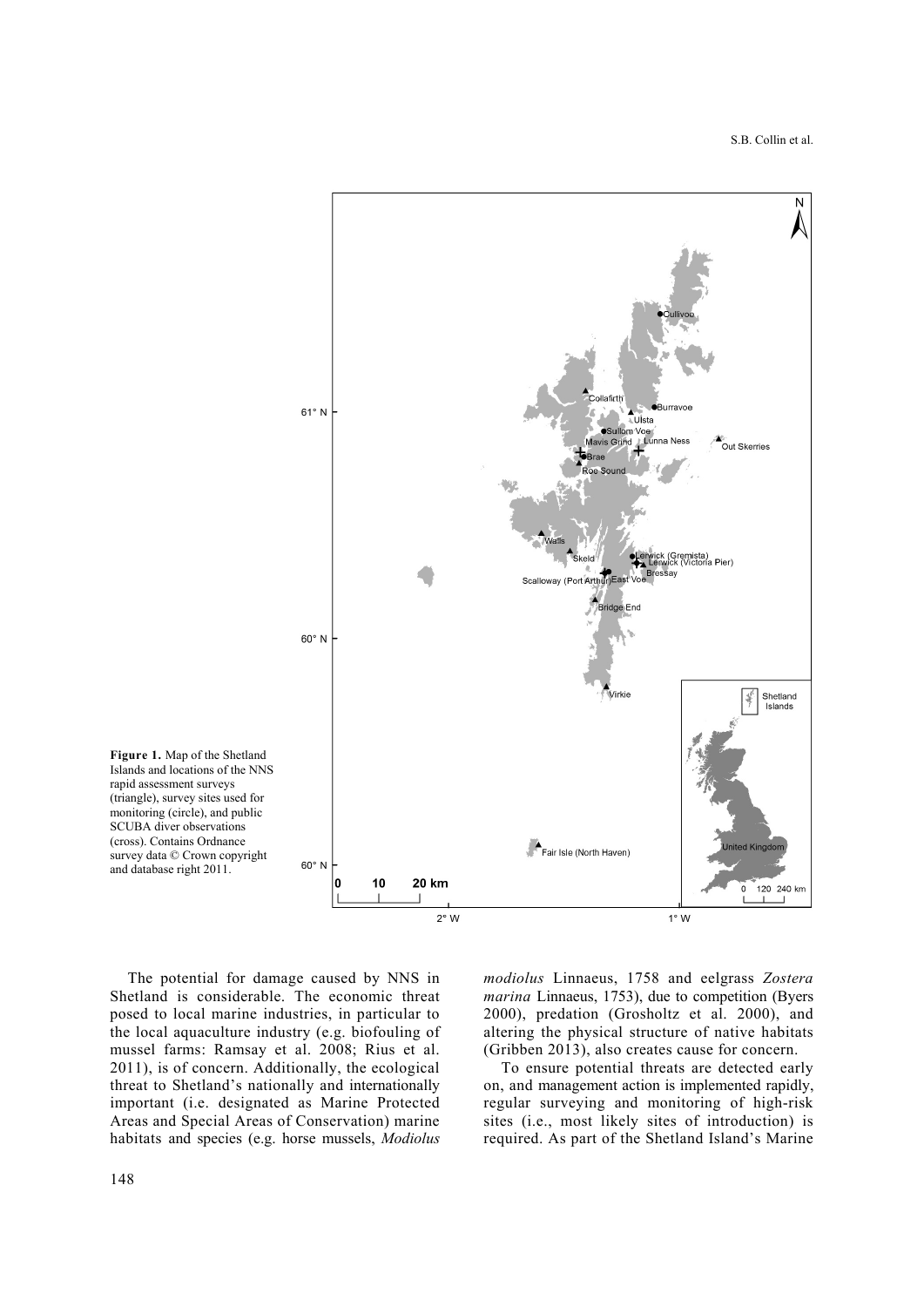Spatial Plan (NAFC Marine Centre 2014), a rapid survey assessment of local marinas and docks was carried out by the NAFC Marine Centre to assess the current status of NNS in Shetland. In addition, a literature review was carried out to identify any potential threats from future introductions, and a monitoring programme of selected high-risk sites was established.

## **Methods**

### *Rapid Assessment Survey*

Rapid assessment surveys (Arenas et al. 2006; Minchin 2007) were carried out at 18 marinas and ports around Shetland between May 2012 and October 2014 (Figure 1 and supplementary material Table S1). A target list of NNS already present in northern Scotland (in particular Orkney, due to its proximity to Shetland) and those considered 'high risk', based on the Marine Aliens II Consortium's 'Identification Guide for Selected Marine Non-native Species' (Marine Aliens II Consortium 2014), was created prior to survey work.

The rapid assessment surveys consisted of visual inspections of pontoons, including floating and submerged items (buoys, ropes, and creels), as well as scrape samples from the pontoon sides (sampling an area of  $30 \times 30$  cm down to 50 cm depth). When possible, a visual inspection of navigation buoys was carried out by boat (Sullom Voe, Scalloway harbour). In October 2014, complete visual surveys (including the undersides) of the pontoons at Port Arthur (Scalloway) and Victoria Pier (Lerwick) were carried out when the pontoons were removed for maintenance and winter storage.

All sites surveyed are used year round by recreational and commercial vessels, and have resident yachts and small leisure craft. Additionally, all sites contain floating pontoons (with constantly submerged surfaces) and provide hard substrate in sheltered environments that is suitable for the recruitment of fouling species. Large ports (e.g. Lerwick and Sullom Voe) that are regularly visited by international vessels were included in the rapid assessment survey, as well as smaller harbours that are important for the fishing and industries (e.g. Scalloway, Cullievoe). Surveying smaller harbours/marinas with local maritime activity provided valuable information on the current distribution of NNS in Shetland and also a warning of any secondary spread by means of local boating activity.

Additional information on NNS in Shetland was gathered through a public reporting programme. Non-native species identification guides containing target species and background information were made available online via the NAFC Marine Centre website (NAFC Marine Centre 2015) and sent to various marine users, including: marinas, aquaculture companies, and recreational boaters. Samples of suspected NNS collected by the public were brought to the NAFC Marine Centre for identification.

### *Settlement panel monitoring*

In conjunction with the rapid assessment survey, settlement panels were deployed at eight of the survey sites (Figure 1) to assist with detecting NNS that may not have been clearly visible in the initial survey (e.g. fouling species on the under-surfaces of pontoons). The eight sites were chosen based on the high level of local, regional, and international maritime activity (higher potential for NNS introduction and secondary spread).

The settlement panels consisted of two black, 3-mm thick, correx (polypropylene) plastic sheets  $(15 \times 33 \text{ cm and } 15 \times 17 \text{ cm})$ , which were scored, folded, and cable-tied together to create a single sampling unit (Marine Aliens Consortium UK 2010). The settlement panels provided verticallyand horizontally-oriented surfaces for recruitment (both shaded and non-shaded). By providing a variety of surface orientations, the probability of detecting a range of species is increased because larval behaviour during settlement is highly variable between species and factors such as light and gravity have been found to influence settlement (e.g. Bingham and Young 1993; Vermeij et al. 2006).

Two to three settlement panels were deployed at each site (depending on site size and accessibility) and were positioned at a depth of 1 m below the surface. Integrated weights ensured the panel remained at a constant depth throughout the deployment period. Settlement panels were left *in situ* for about three to six months (three-month periods during the summer [April – July – September] and for six months in winter [October – March]), to allow sufficient recruitment of resident species before being replaced with new panels. Collected panels were stored in seawater until examined (usually the same day). All organisms were identified to species level and recorded as presence/absence data.

### **Results**

The field surveys confirmed the presence of eight non-native species in Shetland, five of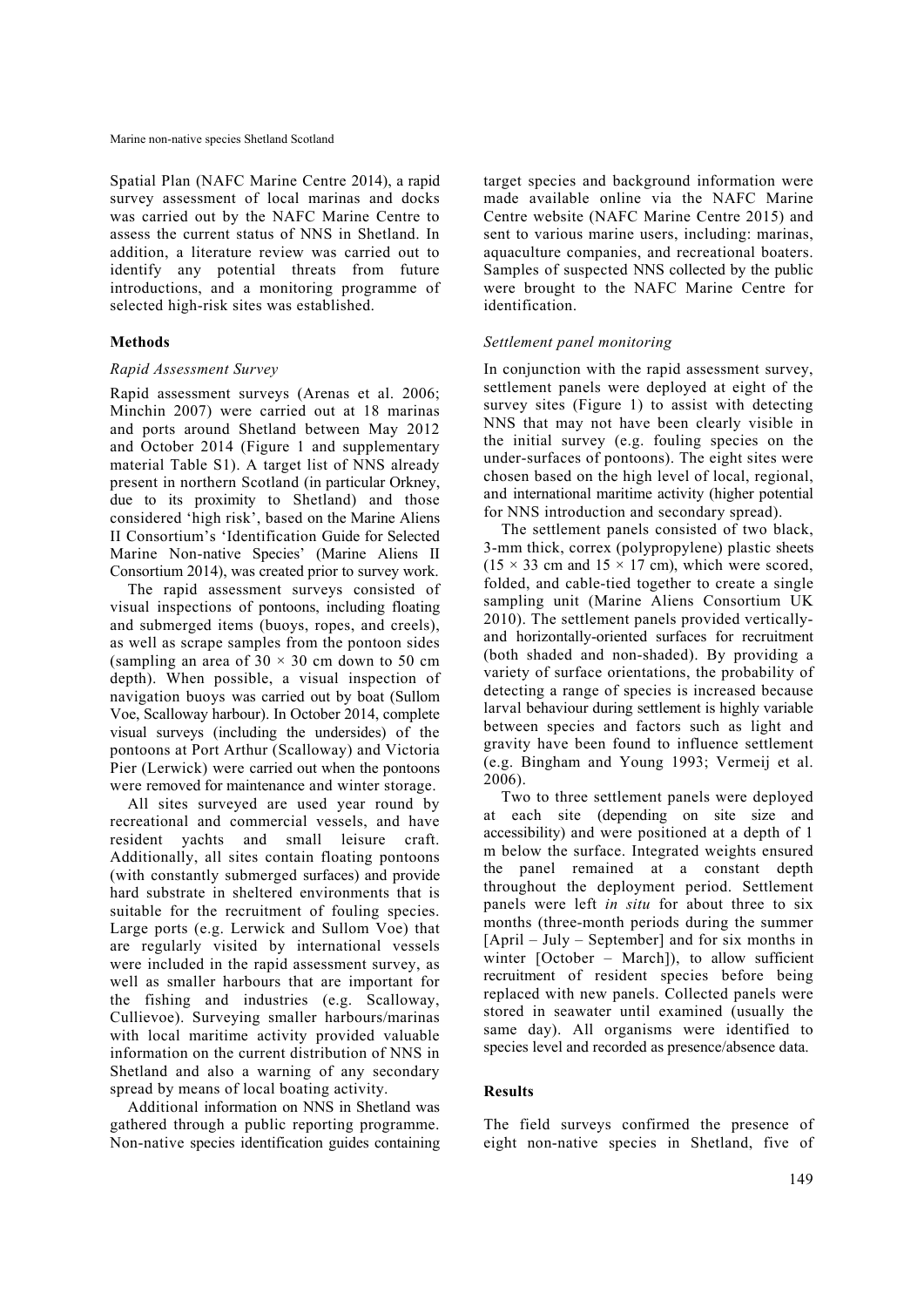which were found only in visual surveys, two on settlement panels and in visual surveys, and only one (*Bugulina simplex* (Hincks, 1886)) found solely on settlement panels (Table 1). An additional three NNS had been previously recorded in Shetland (Table 2) but were absent in our survey: *Diadumene lineata* Verrill, 1869 (single record on muddy substrata in the Vadills in 2003, ERT (Scotland) Ltd. 2006); *Asparagopsis armata*  Harvey, 1855 (single sighting in littoral pool close to Lerwick in 1973; Irvine et al 1975); and *Fenestrulina delicia* Winston, Hayward and Craig, 2000 (single record growing on a shell near Sullom Voe in 2012; Wasson and De Blauwe 2014). Although not detected in our survey, these three NNS were originally identified in surveys of Shetland's natural coastline and benthos; therefore, they may not be present in marinas.

Of the eight NNS detected in our rapid assessment survey and monitoring programme (Table 2), four species are considered to have been present in Shetland for many years: *Caprella mutica* Schurin, 1935; *Codium fragile* subsp. *fragile* (Suringar) Hariot, 1889; *Austrominius modestus*  Darwin, 1854; and *Bonnemaisonia hamifera* Hariot, 1891). The remaining four species: *Corella eumyota* Traustedt, 1882; *Schizoporella japonica* Ortmann, 1890; *Dasysiphonia japonica* (Yendo) H.-S.Kim, 2012 (previously *Heterosiphonia japonica*); and *Bugulina simplex* are considered to be recent introductions.

*Caprella mutica* was found at the most locations (8), followed by *Codium fragile* subsp. *fragile*  (7) and *Corella eumyota* (6) (Table 1). Victoria Pier (Lerwick) recorded the highest number of NNS (6), followed by Port Arthur (Scalloway) (5) and Sullom Voe (4). The higher number of NNS corresponds to higher levels of maritime activity at these sites. Of the sites surveyed, NNS were absent from only three sites: Walls, Skeld, and Fair Isle, most likely due to their isolation and/or low levels of maritime activity.

Public records collected by SCUBA divers (R. Shucksmith and B. Baldock) of *Dasysiphonia japonica* were submitted from Lunna Ness, Port Arthur (Scalloway), and Mavis Grind (southwest Sullom Voe). These records from the natural coastline and the substrates underneath marinas indicate that *D. japonica* is not reliant on artificial structures and its presence might be more widespread than monitoring results indicate.

Photographic records shared with the NAFC Marine Centre during a non-commercial SCUBA survey of Victoria pier (Lerwick) recorded the presence of *Dasysiphonia japonica* on submerged structures (e.g. pier legs and marine litter) (R. Shucksmith, personal observation). *Corella eumyota* was also recorded on pier structures and on vessel hulls. The bryozoan *Schizoporella japonica*  was recorded on the pier structure, vessel hulls, and on the bed rock and boulders within the harbour (J. Porter, personal communication).

The visual surveys of the pontoons removed from Victoria Pier (Lerwick) and Port Arthur (Scalloway) in November 2014 did not reveal any additional NNS, suggesting that the initial site surveys and settlement panels had provided an accurate representation of the NNS present in both Lerwick and Scalloway marinas.

### **Discussion**

#### *Recent discoveries of NNS in the Shetland Islands*

In this study, the solitary ascidian *Corella eumyota*  was first discovered on a settlement panel in Port Arthur marina, Scalloway, in August 2014. Following this discovery, *C. eumyota* was then detected at 5 other locations around Shetland: Lerwick, East Voe (Scalloway harbour), Sullom Voe, Burra Voe, and Ulsta. *Corella eumyota*'s widespread distribution around Shetland suggests that it was introduced prior to 2014. However, surveys carried out in 2012 and 2013 did not detect *C. eumyota*, which implies that either the population was small with a low probability of detection or it is a recent arrival (i.e., within the last two years).

*Corella eumyota*, native to the southern hemisphere (Lambert 2004) and was first detected in the UK along the southern coast of England in 2004 (Arenas et al. 2006). Since its arrival, *C. eumyota* successfully spread first to the south and east coasts of Ireland (Nagar et al. 2010; Minchin 2007) and then to the west and north coasts of Scotland and Orkney (Bishop 2011; Nall et al. 2015). The detection of *C. eumyota* in Shetland in 2014 indicates that it was able to spread and establish new populations along the entire length of the British Isles in less than 10 years.

The chronology of *C. eumyota* detections along the west coast of the UK suggests local maritime activity played an important role in its progressive spread north. Indeed Minchin (2007) found dense aggregations on boat hulls in Cork harbour, Ireland. *Corella eumyota* is a brooding species of ascidian that releases competent (ready to settle) larvae (Lambert 2004; Dupont et al. 2007), often resulting in dense clumps of individuals (Lambert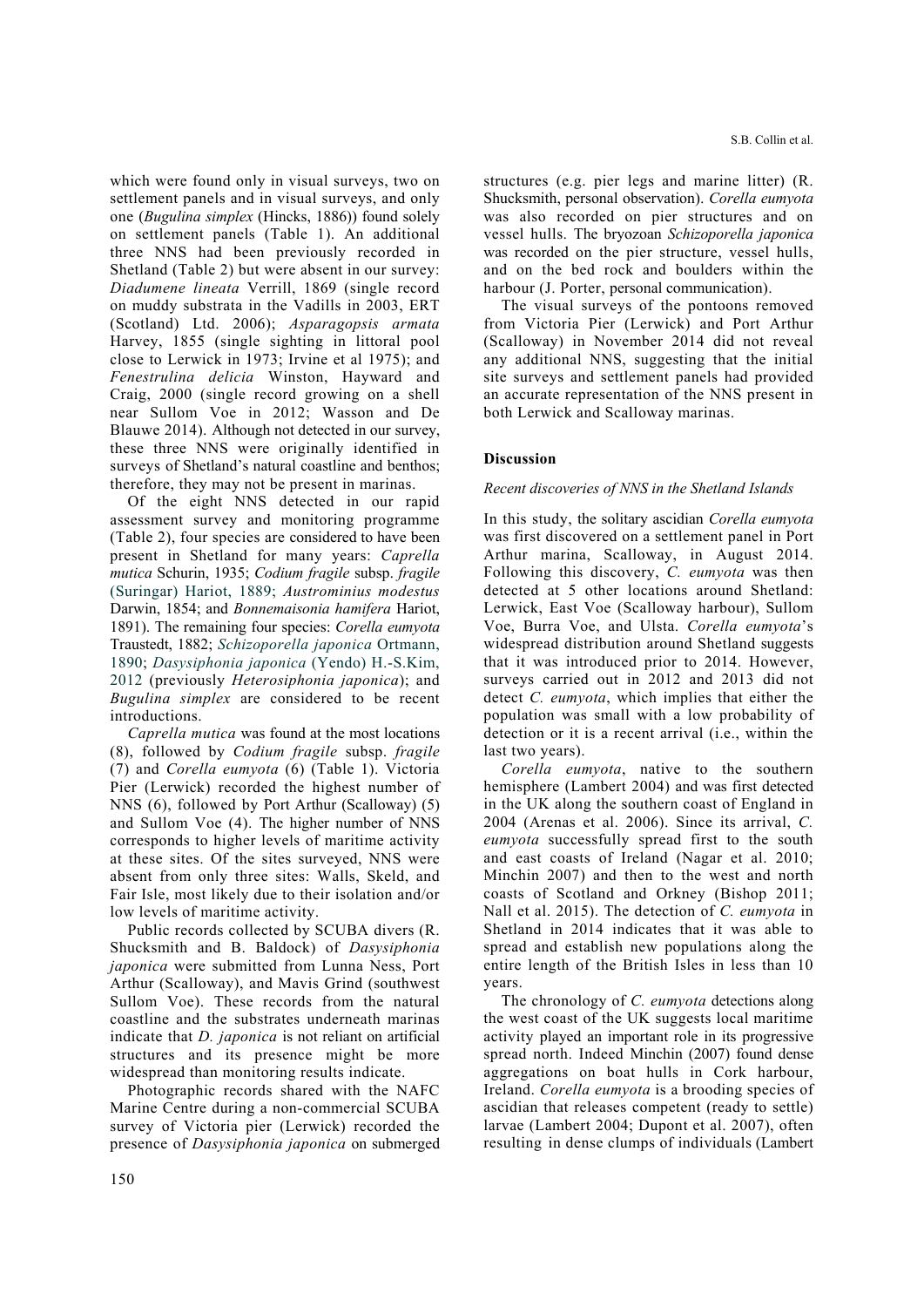Table 1. Records of non-native species found in the Shetland Islands from the rapid assessment survey, monitoring programme, literature search, and public SCUBA diver records. \*Historical records but not detected in this study; *S*, detected on settlement panel only; *V*, visual observation in rapid survey only; *D,* public SCUBA diver records. Abbreviations for species scientific names: *Ce - Corella eumyota ; Cm - Caprella mutica; Dj - Dasysiphonia japonica; Sj - Schizoporella japonica; Cf - Codium fragile subsp. fragile; Bs - Bugulina simplex; Dl -Diadumene lineata; Am - Austrominius modestus; Fd - Fenestrulina delicia; Bh - Bonnemaisonia hamifera; Aa - Asparagopsis armata.* 

|                        | Ce         | Cm               | Dj               | Sj               | C f              | B <sub>S</sub> | Dl | Am | Fd     | Bh               | Aa | <b>Total</b> |
|------------------------|------------|------------------|------------------|------------------|------------------|----------------|----|----|--------|------------------|----|--------------|
| <b>Brae</b>            |            |                  |                  | $\boldsymbol{V}$ |                  |                |    |    |        | $\boldsymbol{V}$ |    |              |
| Bridge End             |            | V                |                  |                  | V                |                |    |    |        |                  |    |              |
| <b>Bressay</b>         |            |                  |                  |                  |                  |                |    |    |        | V                |    |              |
| Burra Voe              | S V        | V                |                  | $\boldsymbol{V}$ |                  |                |    |    |        |                  |    |              |
| Collafirth             |            |                  |                  | $\boldsymbol{V}$ | $\boldsymbol{V}$ |                |    |    |        |                  |    |              |
| Cullivoe               |            | V                |                  |                  |                  |                |    |    |        |                  |    |              |
| East Voe               | V          | V                |                  |                  | V                |                |    |    |        |                  |    |              |
| Fair Isle              |            |                  |                  |                  |                  |                |    |    |        |                  |    |              |
| Lerwick: Gremista      |            |                  |                  | ${\cal S}$       |                  | S              |    |    |        |                  |    |              |
| Lunna Ness             |            |                  | D                |                  |                  |                |    |    |        |                  |    |              |
| Mavis Grind            |            |                  | $\boldsymbol{D}$ |                  |                  |                |    |    |        |                  |    |              |
| Roe Sound              |            |                  |                  |                  | V                |                |    |    |        | V                |    |              |
| Scalloway: Port Arthur | <i>SVD</i> | V                | VD               |                  | V                |                |    |    |        | V                |    |              |
| Skeld                  |            |                  |                  |                  |                  |                |    |    |        |                  |    |              |
| <b>Skerries</b>        |            | V                |                  |                  |                  |                |    |    |        |                  |    |              |
| Sullom Voe             | S V        | $\boldsymbol{V}$ | VD               |                  |                  |                |    | V  | $\ast$ |                  |    |              |
| Ulsta                  | V          |                  |                  |                  |                  |                |    |    |        |                  |    |              |
| Lerwick: Victoria Pier | <i>SVD</i> | V                | VD               | SD               | V                | S              |    |    |        |                  | *  |              |
| Vadills                |            |                  |                  |                  |                  |                | *  |    |        |                  |    |              |
| Virkie                 |            |                  |                  |                  | V                |                |    |    |        |                  |    |              |
| Walls                  |            |                  |                  |                  |                  |                |    |    |        |                  |    |              |
| <b>Total</b>           | 6          | 8                | 4                | 5                | 7                | $\overline{2}$ |    |    |        | $\overline{4}$   |    |              |

**Table 2.** Non-native species detected in the Shetland Islands, UK.

| Non-native species     | Date detected | Record                    | Current status                                            | Substrata              |  |
|------------------------|---------------|---------------------------|-----------------------------------------------------------|------------------------|--|
| Asparagopsis armata    | 1973          | Irvine et al. 1975        | Single record in Lerwick but<br>expected to be widespread | Natural                |  |
| Austrominius modestus  | 1977          | Hiscock et al 1978        | Widespread                                                | Artificial             |  |
| Bonnemaisonia hamifera | 1949          | Irvine $(1949)$           | Widespread                                                | Natural                |  |
| Bugulina simplex       | 2012          | NAFC Marine Centre        | Only recorded in Lerwick                                  | Artificial             |  |
| Caprella mutica        | 2003          | Nall et al. (2015)        | Widespread                                                | Artificial             |  |
| Codium fragile fragile | 2012          | <b>NAFC Marine Centre</b> | Widespread                                                | Natural & Artificial   |  |
| Corella eumvota        | 2014          | NAFC Marine Centre        | Widespread                                                | Artificial             |  |
| Dasysiphonia japonica  | 2014          | pers. comm. B. Baldock    | Widespread                                                | Natural and Artificial |  |
| Diadumene lineata      | 2003          | ERT (Scotland) Ltd. 2006  | Single record                                             | Natural                |  |
| Fenestrulina delicia   | 2012          | Wasson et al. 2014        | Single record but expected to<br>become more widespread   | Natural                |  |
| Schizoporella japonica | 2012          | pers. comm. J Porter      | Widespread                                                | Natural and Artificial |  |

2004). Although *C. eumyota* have been found settling on the natural coastline (Collin et al. 2010), this short planktonic period limits *C. eumyota*'s ability to disperse long distances or spread rapidly, which again suggests local maritime activity assisted with its relatively rapid establishment around the UK.

To date, *C. eumyota* has not had a significant economic or ecological impact but, as a fouling

species, it does pose a risk to aquaculture, particularly the mussel farming industry (Forrest et al. 2007). The high densities of native ascidians (*Ascidiella aspersa* Müller, 1776, and *Ciona intestinalis* Linnaeus, 1767) already found on aquaculture structures and marinas in Shetland suggests that *C. eumyota* could contribute to the fouling community. This would increase cleaning costs (Locke et al. 2009) and potentially reduce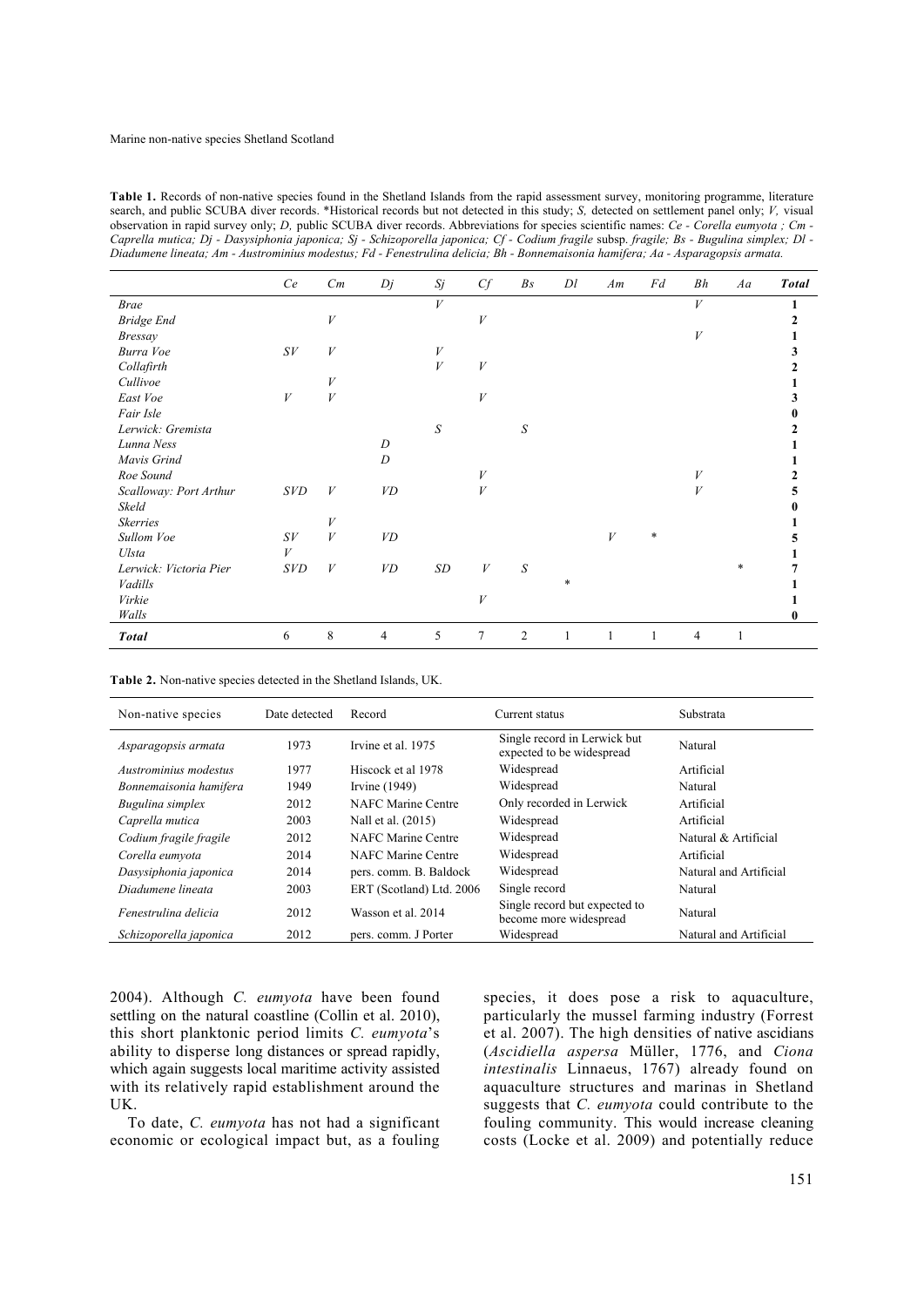mussel yield by competing directly with shellfish for food and space (Daigle and Herbinger 2009).

The red filamentous algae, *Dasysiphonia japonica* is native to the north-west Pacific Ocean and has been a successful invasive species on both sides of the North Atlantic Ocean (e.g. Husa et al. 2004; Newton et al. 2013; Savoie and Saunders 2013; Low et al. 2014). In Europe, *D. japonica* was first observed in France in 1984 (Sjøtun et al. 2008) and has since become widespread, including the Netherlands, Norway, Sweden, Spain, Italy, and the UK (Sjøtun et al. 2008; Gollash et al. 2009). In Scotland, *D. japonica* was first recorded at Arturlie Point, Moray Firth, in 2004 (Sjøtun et al. 2008) and on the west coast in 2008, although thought to have been introduced to the west coast between 2005 and 2008 (Moore and Harries 2009). Similarly, the widespread establishment of *D. japonica* in both the natural environment and on artificial structures around Shetland suggests it was introduced some time prior to 2014 but went undetected.

A key characteristic of *Dasysiphonia japonica*  is its ability to disperse via fragmentation: the shedding of small branches (pseudolaterals) that are capable of developing rhizoids and attaching to the substrate (Husa and Sjøtun 2006). Reproductive gametophytes of *D. japonica* have not been found in European populations, suggesting that asexual reproduction via vegetative or tetrasporophytic stages (Husa et al. 2004; Moore and Harries 2009) is the dominant (if not only) form of propagation in non-native populations. The ability to reproduce asexually is a valuable trait for non-native species and would have played a key role in *D. japonica*'s rapid spread from west Scotland to and around Shetland.

*Dasysiphonia japonica* is generally found in sheltered to semi-exposed sites, and it can grow on rocks and epiphytically on other species of algae (Moore and Harries 2009). The sheltered voes, bays, and marinas/harbours found around Shetland provide suitable conditions for *D. japonica*. The ability of *D. japonica* to rapidly establish dense populations can be highly problematic for native communities. Newton et al. (2013) found *D. japonica* can occupy up to 80% of available space, and Moore and Harries (2009) described *D. japonica*'s dominance as a 'virtual monoculture'. These high abundance levels occur all year round (Haydar and Wolff 2011) and can impact native diversity by reducing species richness (Low et al. 2014) and abundance (Husa et al. 2008). In Shetland, *D. japonica* has not been observed in

the large dominating populations seen elsewhere and so far has only been observed in small patches or on kelp holdfasts. However, although no ecological effect is immediately apparent, it could pose an economic threat as its ability to attach to shellfish could pose a potential problem for the local shellfish aquaculture industry (Haydar and Wolff 2011).

The encrusting bryozoan *Schizoporella japonica*  is native to Japan, although it can now be found as a non-native species in the North Eastern Pacific Ocean (Clarke Murray et al. 2011; Elahi et al. 2013; Ashton et al. 2014), in the UK (Sambrook et al. 2014; Ryland et al. 2014) and more recently in Norway (Porter et al. 2015). *Schizoporella japonica* was first recorded in the UK in Holyhead, Wales in 2010, but was also recorded in Orkney in 2011 (Ryland et al. 2014) and Shetland in 2012 (*pers. comm.* J. Porter). Its widespread distribution in the UK suggests it was either introduced some time ago and was late being detected or it was introduced at multiple sites around the same time.

Despite its recent detection in Shetland, *S. japonica* is already widespread, suggesting it has been present for some time. The rapid assessment surveys detected *S. japonica* within marinas and harbours, but additional observations from SCUBA divers also noted its presence on natural substrates within these areas. This is the first UK record of *S. japonica* growing on natural substrate. Previous observations by Sambrook et al. (2014) in Wales and Ryland et al. (2014) in Orkney found *S. japonica* growing only on artificial structures (i.e., buoys, pilings, boat hulls, and settlement panels), generally close to the water surface. In Shetland, *S. japonica* has also been found fouling boat hulls, again highlighting the potential for local boats to assist with the secondary spread of non-native species (Clarke Murray et al. 2011; Ashton et al. 2014).

Unlike many native sessile species found in Shetland, *S. japonica*'s reproductive season extends into the winter (Ryland et al. 2014), which allows for recruitment and growth with little competition from other species. *Schizoporella japonica* can rapidly form large, encrusting, foliose sheets (up to 20 cm in diameter), which, coupled with its short dispersal range, are capable of dominating the substrate (Ryland et al. 2014). This can be particularly problematic for marinas and harbours, as well as the aquaculture industry.

The erect bryozoan *Bugulina simplex* has successfully invaded many parts of the world: North West Europe, North East North America,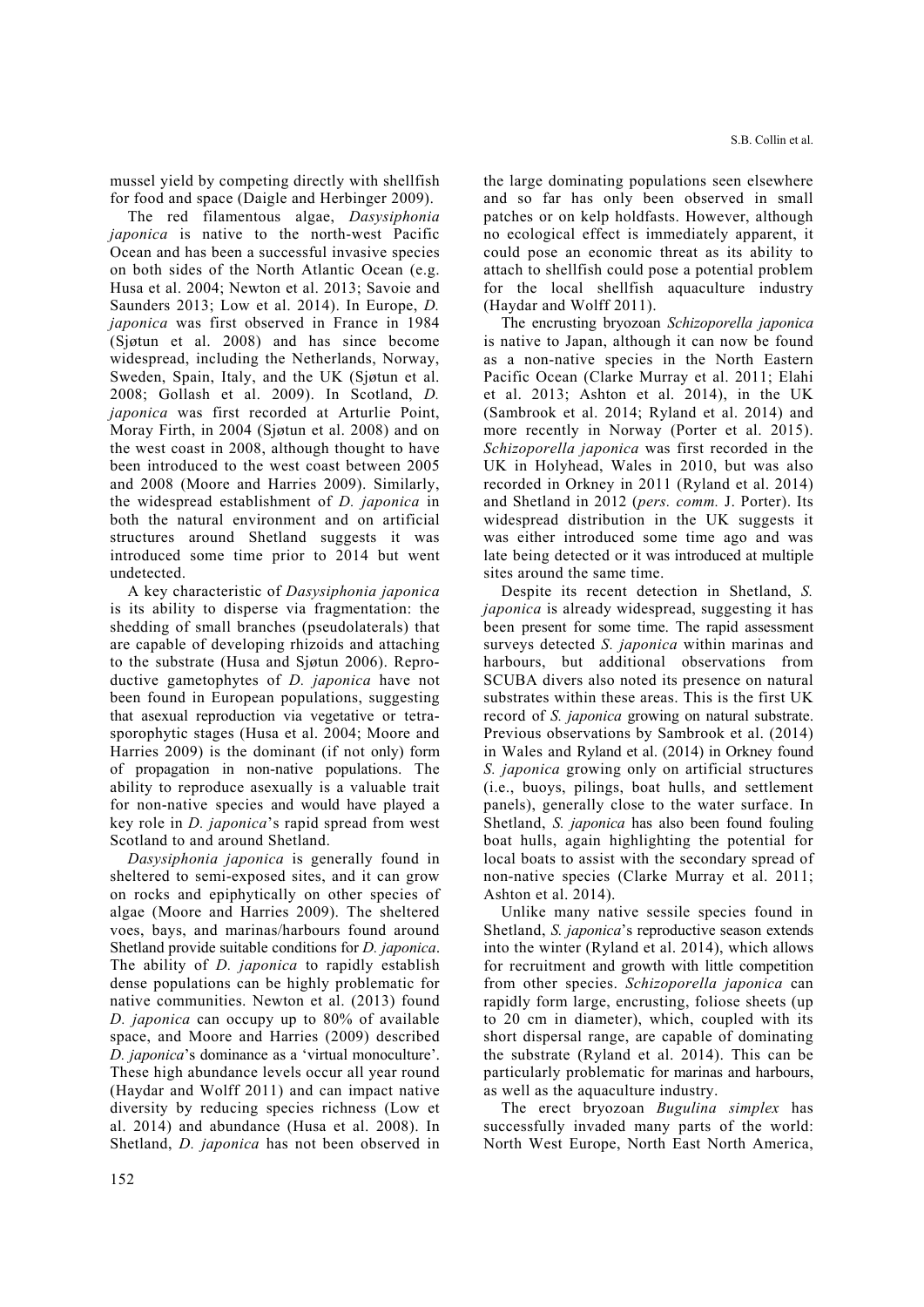Australia, and New Zealand (De Blauwe and Faasse 2001). In the UK, *B. simplex* was first reported by Ryland (1958) in Holyhead Marina, Wales. In Shetland, *B. simplex* has been found growing on settlement panels in Gremista marina and Victoria pier, Lerwick. Its strong association with artificial habitats such as marinas and harbours (De Blauwe and Faasse 2001; Hayward and Ryland 1998; Ryland et al. 2011) and short dispersal potential (hours; Wendt 2000) suggest that vessel biofouling is the most likely vector of transportation, a view shared by De Blauwe and Faasse (2001) and Ryland et al. (2011).

Despite the lengthy period of time *B. simplex*  has been present in the UK, it has been relatively slow to spread to Shetland, which could be the result of its short dispersal potential, misidentification, or a possible under-recording of its presence in the UK. *Bugulina simplex* is a highly seasonal species that experiences a high die-back during winter, which makes it harder to detect and could have contributed to its possible under-recording (Ryland et al. 2011).

*Bugulina simplex* is generally considered a low-impact fouling species in other invaded sites (Brock 1985; De Blauwe and Faasse 2001), and it is unlikely to have a significant impact on the native marine community or industries around Shetland. Indeed, to date only a few small individuals have been recorded.

## *Future threats*

Surveys carried out along the northern Scottish coastline and Orkney have detected several NNS that are not yet present in Shetland, but have a high probability of being introduced. These species include the tunicate *Botrylloides violaceus*  Oka, 1927 and the bryozoan *Tricellaria inopinata*  d'Hondt and Occhipinti Ambrogi, 1985, which were both detected by Nall et al. (2015) in Orkney. In addition the brown algae *Sargassum muticum* (Yendo) Fensholt, 1955 (present in Western Scotland; Harries et al. 2007) and the highly invasive tunicate *Didemnum vexillum*  Kott, 2002 (present in the Firth of Clyde, west Scotland; Beveridge et al. 2011) have been identified as high risk species. *Sargassum muticum*  is capable of displacing native species and altering native community diversity (Harries et al. 2007) while *D. vexillum* is capable of completely smothering hard surfaces (Coutts and Forrest 2007). *Didemnum vexillum* is of particular concern in Shetland because of its potential to disrupt the shellfish aquaculture industry through biofouling.

There is certainly a high probability of these NNS being introduced to Shetland but whether they will survive the local environmental conditions and establish self-sustaining populations is unknown. The environmental similarities between the northern Scotland coastline, Orkney, and Shetland, suggest any NNS established within this region is capable of establishing in Shetland and that a precautionary approach should be applied. However, the main threats posed by NNS in Shetland have been identified and the continuation of our current monitoring programme (both rapid assessment surveys and settlement panels) will increase the probability of detecting these threatening species early if they are introduced (Collin et al. 2015).

As future threats emerge, it is important that records of newly detected NNS are rapidly made available. When compiling information provided within this report, on both current and potential NNS, a combination of data collection and literature review surveyed, which included independent survey records. Through this process it became apparent that, although there are online data bases (e.g. National Biodiversity Network, MarLIN, and GBNNSS), many records of NNS are not available via these portals. For example, there were no available records of *D. japonica's*  presence in Scotland despite being initially detected in 2004 (eleven years ago). To improve our ability to monitor and manage NNS it is essential that all data on species location and abundance from all sources (e.g. independent ecological surveys, academic research, and governmental surveys) are made available.

Whilst Shetland has the potential to be the primary point of introduction, it is likely that most, if not all, the NNS observed in this study were initially introduced to the UK and Europe prior to secondary spread to Shetland. The rapid spread and establishment of NNS, such as *S. japonica* and *C. eumyota*, around the UK illustrates the need for rapid detection and containment for eradication of future harmful NNS to be feasible. The data presented within this study has been influential in guiding the development of the 'Biosecurity Plan for the Shetland Islands' (Collin et al. 2015) – an NNS assessment and management guidance document for marine users in the Shetland Islands – which forms part of the Shetland Islands' Marine Spatial Plan.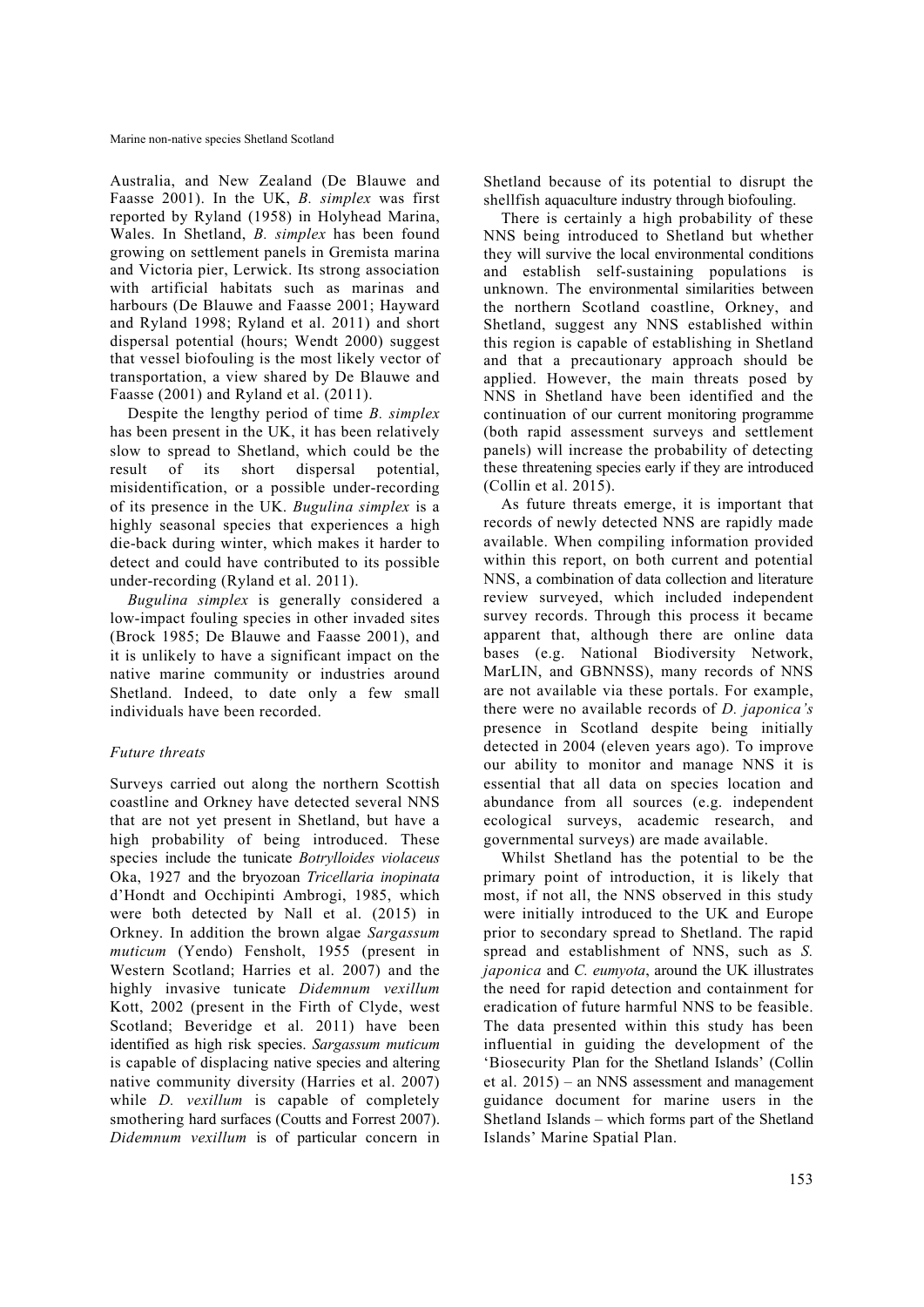#### **Acknowledgements**

We would like to thank Marine Scotland for their continued financial support, and also the financial support of the Shetland Oil Terminal Environmental Advisory Group (SOTEAG). We would also like to thank Dr. Joanne S. Porter and Dr. Belinda Baldock for their contribution of personal records of non-native species, as outlined in this manuscript, and for their assistance with identifying a number of the NNS described. We wish to thank Dr. Richard Shelmerdine, Kristen Saunders, Chis Nall, and Leanna Henderson for their assistance with data collection, and also the marina operators, Lerwick Port Authority, and Shetland Islands Council for granting access to sites for surveying and monitoring. We would like to thank the two anonymous reviewers for their feedback on the manuscript.

#### **References**

- Arenas F, Bishop JDD, Carlton JT, Dyrynda PJ, Farnham WF, Gonzalez DJ, Jacobs MW, Lambert C, Lambert G, Nielsen SE, Pederson JA, Porter JS, Ward S, Wood CA (2006) Alien species and other notable records from a rapid assessment survey of marinas on the south coast of England. *Journal of the Marine Biological Association UK* 86: 1329–1337, http://dx.doi.org/ 10.1017/S0025315406014354
- Ashton G, Davidson I, Ruiz G (2014) Transient small boats as a longdistance coastal vector for dispersal of biofouling organisms. *Estuaries and Coasts* 37: 1572–1581, http://dx.doi.org/10.1007/ s12237-014-9782-9
- Beveridge C, Cook EJ, Brunner L, MacLeod A, Black K, Brown C, Manson FJ (2011) Initial response to the invasive carpet sea squirt, *Didemnum vexillum*, in Scotland. Scottish Natural Heritage Commissioned Report No. 413, 32 pp
- Bingham BL, Young CM (1993) Larval phototaxis in barnacles and snails associated with bathyal sea urchins. *Deep-Sea Research* 40: 1–12, http://dx.doi.org/10.1016/0967-0637(93)90051-4
- Bishop JDD (2011) Orange-tipped sea squirt, *Corella Eumyota*  Overview. GB Non-native Species Secretariat. http://www.non nativespecies.org/factsheet/factsheet.cfm?speciesId=902 (Accessed 16 February 2015)
- Brock BJ (1985) South Australian fouling bryozoans. In: Neilsen C, Larwood G (eds), Bryozoa: Ordovician to recent, proceedings of the 6th International Conference on Bryozoa, Vienna, 1983. Olsen and Olsen, Fredensborg, Denmark 1985, pp 45–51
- Byers JE (2000) Competition between two estuarine snails: implications for invasions of exotic species. *Ecology* 81: 1225–1239, http://dx.doi.org/10.1890/0012-9658(2000)081[1225:C BTESI]2.0.CO;2
- Carlton JT (1996) Pattern, process, and prediction in marine invasion ecology. *Biological Conservation* 78: 97–106, http://dx.doi.org/ 10.1016/0006-3207(96)00020-1
- Carlton JT, Geller JB (1993) Ecological roulette: The global transportation of nonindigenous marine organisms. *Science* 261: 78–82, http://dx.doi.org/10.1126/science.261.5117.78
- Clarke Murray C, Pakhomov EA, Therriault TW (2011) Recreational boating: a large unregulated vector transporting marine invasive species. *Diversity and Distributions* 17: 1161–1172, http://dx.doi. org/10.1111/j.1472-4642.2011.00798.x
- Colautti RI, MacIsaac HJ (2004) A neutral terminology to define 'invasive' species. *Diversity and Distributions* 10: 135–141, http://dx.doi.org/10.1111/j.1366-9516.2004.00061.x
- Collin SB, Oakley JA, Sewell J, Bishop JDD (2010) Widespread occurrence of the non-indigenous ascidian *Corella eumyota*  Traustedt, 1882 on the shores of Plymouth Sound and Estuaries Special Area of Conservation, UK. *Aquatic Invasions* 5: 175– 179, http://dx.doi.org/10.3391/ai.2010.5.2.07
- Collin SB, MacIver K, Shucksmith R (2015) A biosecurity plan for the Shetland Islands. NAFC Marine Centre, 55 pp
- Coutts ADM, Forrest BM (2007) Development and application of tools for incursion response: Lessons learned from the management of the fouling pest *Didemnum vexillum. Journal of Experimental Marine Biology and Ecology* 342: 154–162, http://dx.doi.org/10.1016/j.jembe.2006.10.042
- Daigle RM, Herbinger CM (2009) Ecological interactions between the vase tunicate (*Ciona intestinalis*) and the farmed blue mussel (*Mytilus edulis*) in Nova Scotia, Canada. *Aquatic Invasions* 4: 177–187, http://dx.doi.org/10.3391/ai.2009.4.1.18
- De Blauwe H, Faasse M (2001) Extension of the range of the bryozoans *Tricelleria inopinata* and *Bugula simplex* in the northeast Atlantic Ocean (Bryozoan: Cheilostomatida). *Nederlandse Faunistische Mededelingen* 14: 103–112
- Dupont L, Viard F, David P, Bishop JDD (2007) Combined effects of bottlenecks and selfing in populations of *Corella eumyota*, a recently introduced sea squirt in the English Channel. *Diversity and Distributions* 13: 808–817, http://dx.doi.org/10.1111/j.1472- 4642.2007.00405.x
- Elahi R, Birkeland C, Sebens KP, Turner KR, Dwyer TR (2013) Limited change in the diversity and structure of subtidal communities over four decades. *Marine Biology* 160: 3209–3219, http://dx.doi.org/10.1007/s00227-013-2308-3
- ERT (Scotland) Ltd (2006) Site condition monitoring: surveys of lagoons in the Vadills lagoon Special Area of Conservation, July-August 2003. Scottish Natural Heritage Commissioned Report No. 209, 180 pp
- Forrest BM, Hopkins GA, Dodgshun TJ, Gardner JPA (2007) Efficacy of acetic acid treatments in the management of marine biofouling. *Aquaculture* 262: 319–332, http://dx.doi.org/10.1016/j.aquaculture. 2006.11.006
- Gollasch S, Haydar D, Minchin D, Wolff WJ, Reise K (2009) Chapter 29: Introduced aquatic species of the North Sea coasts and adjacent brackish waters. In: Rilov G, Crooks JA (eds), Biological Invasions in Marine Ecosystems. Ecological Studies 204, Springer-Verlag Berlin Heidelberg, pp 507–528
- Gribben PE, Byers JE, Wright JT, Glasby TM (2013) Positive versus negative effects of an invasive ecosystem engineer on different components of a marine ecosystem. *OIKOS* 122: 816–824, http://dx.doi.org/10.1111/j.1600-0706.2012.20868.x
- Grosholtz ED, Ruiz GM, Dean CA, Shirley KA, Maron JL, Connors PG (2000) The impacts of a nonindigenous marine predator in a California bay. *Ecology* 81: 1206–1224, http://dx.doi.org/10.1890/ 0012-9658(2000)081[1206:TIOANM]2.0.CO;2
- Harries DB, Harrow S, Wilson JR, Mair JM, Donnan DW (2007) The establishment of the invasive alga *Sargassum muticum* on the west coast of Scotland: a preliminary assessment of community effects. *Journal of the Marine Biological Association UK* 87: 1057–1067, http://dx.doi.org/10.1017/S002531540 7057633
- Haydar D, Wolff WJ (2011) Predicting invasion patterns in coastal ecosystems: relationship between vector strength and vector tempo. *Marine Ecology Progress Series* 431: 1–10, http://dx.doi. org/10.3354/meps09170
- Hayward PJ, Ryland JS (1998) Cheilostomatous Bryozoa: notes for the identification of British species. Shrewsbury: Field Studies Council, 366 pp
- Hewitt CL, Willing J, Bauckham A, Cassidy AM, Cox CMS, Jones L, Wotton DM (2004) New Zealand marine biosecurity: delivering outcomes in a fluid environment. *New Zealand Journal of Marine and Freshwater Research* 38: 429–438, http://dx.doi.org/ 10.1080/00288330.2004.9517250
- Hiscock K, Hiscock S, Baker JM (1978) The occurrence of the barnacle *Elminius modestus* in Shetland. *Journal of the Marine Biological Association UK* 58: 627–629, http://dx.doi.org/10.10 17/S0025315400041278
- Hooper DU, Chapin Lii FS, Ewel JJ, Hector A, Inchausti P, Lavorel S, Lawton JH, Lodge DM, Loreau M, Naeem S, Schmid B, Setala H, Symstad AJ, Vandermeer J, Wardle DA (2005) Effects of biodiversity on ecosystem functioning: a consensus of current knowledge. *Ecological Monographs* 75: 3–35, http://dx.doi.org/ 10.1890/04-0922
- Husa V, Sjøtun K, Lein TE (2004) The newly introduced species *Heterosiphonia japonica* Yendo (Dasyaceae, Rhydophyta): geographical distribution and abundance at the Norwegian southwest coast. *Sarsia* 89: 211–217, http://dx.doi.org/10.1080/ 00364820410006600
- Husa V, Sjøtun K (2006) Vegetative reproduction in *"Heterosiphonia japonica"* (Dasyaceae, Ceramiales, Rhydophyta), an introduced red alga on European coasts. *Botanica Marina* 49: 191–199, http://dx.doi.org/10.1515/BOT. 2006.024